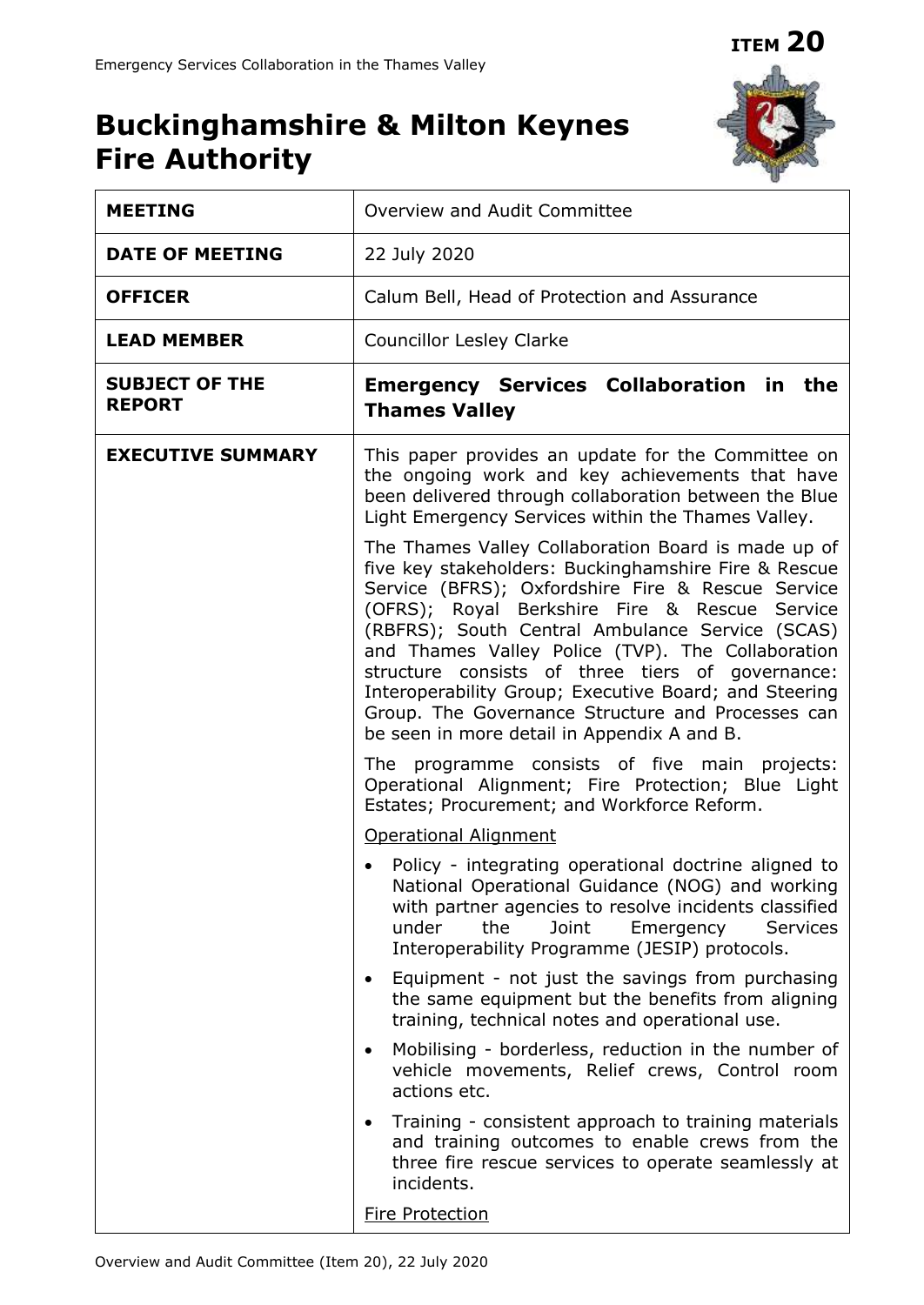| Scope is under review and being refreshed                                                                                                                                                                                                                                                                                                                                                                                                                                                                                                                                                                                                                               |
|-------------------------------------------------------------------------------------------------------------------------------------------------------------------------------------------------------------------------------------------------------------------------------------------------------------------------------------------------------------------------------------------------------------------------------------------------------------------------------------------------------------------------------------------------------------------------------------------------------------------------------------------------------------------------|
| <b>Blue Light Estates</b>                                                                                                                                                                                                                                                                                                                                                                                                                                                                                                                                                                                                                                               |
| Including shared estates, such as                                                                                                                                                                                                                                                                                                                                                                                                                                                                                                                                                                                                                                       |
| <b>Broughton Fire Station</b>                                                                                                                                                                                                                                                                                                                                                                                                                                                                                                                                                                                                                                           |
| Blue Light Hub Milton Keynes<br>$\bullet$                                                                                                                                                                                                                                                                                                                                                                                                                                                                                                                                                                                                                               |
| Neighbourhood Police Offices / bases, which free up<br>public estates, improve working practices and provide<br>a focal point for local communities where they see<br>partners working together for them, whilst delivering<br>year on year revenue savings.                                                                                                                                                                                                                                                                                                                                                                                                            |
| Procurement                                                                                                                                                                                                                                                                                                                                                                                                                                                                                                                                                                                                                                                             |
| Appliances                                                                                                                                                                                                                                                                                                                                                                                                                                                                                                                                                                                                                                                              |
| <b>Operational Equipment</b><br>$\bullet$                                                                                                                                                                                                                                                                                                                                                                                                                                                                                                                                                                                                                               |
| Personal Protective Equipment (PPE)<br>$\bullet$                                                                                                                                                                                                                                                                                                                                                                                                                                                                                                                                                                                                                        |
| Primary benefits include improved interoperability,<br>enhanced resilience, a reduction in cross border<br>mobilisations.<br>Best Value is achieved through<br>collaborative<br>contract negotiation<br>and<br>joint<br>procurement.                                                                                                                                                                                                                                                                                                                                                                                                                                    |
| A recent example is the joint red fleet replacement,<br>which has standardised the front-line fire appliances<br>and equipment across the Thames Valley. Total<br>savings per appliance of the equipment alone,<br>following on from collaboration contracts<br>with<br>Berkshire and Oxfordshire: £7,087.85 per appliance                                                                                                                                                                                                                                                                                                                                              |
| BFRS purchased 12 appliances in 2019, the total<br>saving achieved was <b>£85k</b> with two more to go,<br>resulting in around <b>£100k</b> saved through the life of<br>the contract.                                                                                                                                                                                                                                                                                                                                                                                                                                                                                  |
| In September 2017, the Fire Authority approved<br>funding for a new PPE contract with Bristol Uniforms<br>as part of the national PPE collaborative framework.<br>The contract delivers savings of £152,693 over the<br>contract life when compared with purchasing the<br>equipment outright.                                                                                                                                                                                                                                                                                                                                                                          |
| Workforce Reform                                                                                                                                                                                                                                                                                                                                                                                                                                                                                                                                                                                                                                                        |
| Apprenticeships: recruiting our staff through an<br>apprenticeship framework has delivered a range of<br>benefits<br>departments, including<br>across<br>Workshops, Finance, Staff Development and<br>Response. Four cohorts of firefighters (57 staff)<br>now directly employed in operational roles and a<br>fifth cohort (16 staff) currently in training who are<br>scheduled to go into operational roles from 8 <sup>th</sup> July,<br>totalling 73 apprentice firefighters. We have had<br>nine support staff, on apprenticeships, complete<br>their qualifications, with five currently enrolled on<br>apprenticeships<br>upskilling<br>as<br>part<br>οf<br>our |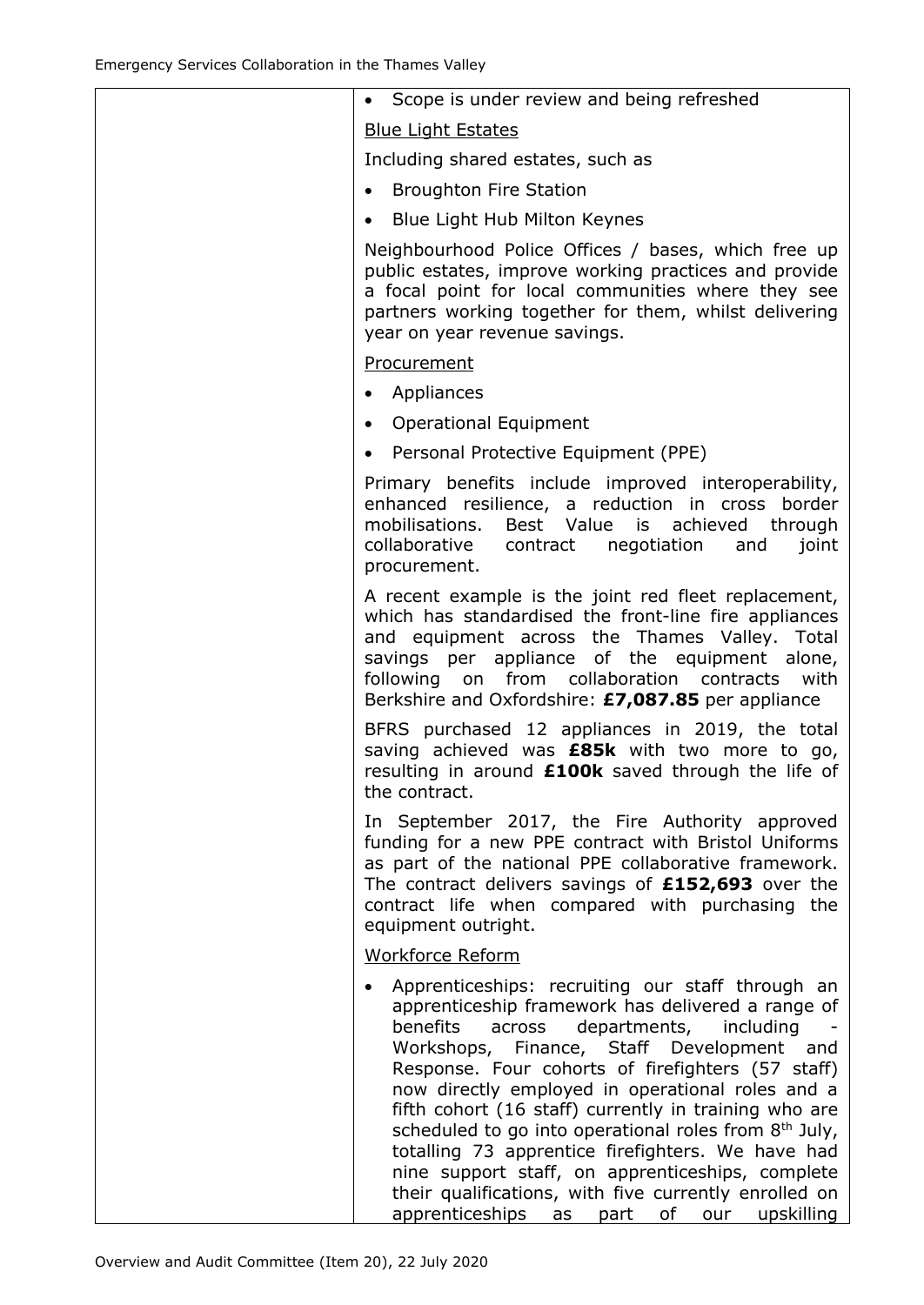|                                                                                   | programme.                                                                                                                                                                                                                                                                                                                                                                                                                                                                                                                                                     |
|-----------------------------------------------------------------------------------|----------------------------------------------------------------------------------------------------------------------------------------------------------------------------------------------------------------------------------------------------------------------------------------------------------------------------------------------------------------------------------------------------------------------------------------------------------------------------------------------------------------------------------------------------------------|
|                                                                                   | Recruitment and Selection: Working in partnership<br>with our TVP colleagues at recruitment fayres and<br>apprenticeship shows.                                                                                                                                                                                                                                                                                                                                                                                                                                |
| <b>ACTION</b>                                                                     | <b>Noted</b>                                                                                                                                                                                                                                                                                                                                                                                                                                                                                                                                                   |
| <b>RECOMMENDATIONS</b>                                                            | It is recommended that the progress of the Emergency<br>Services Collaboration programme, within the Thames<br>Valley Update, be noted.                                                                                                                                                                                                                                                                                                                                                                                                                        |
| <b>RISK MANAGEMENT</b>                                                            | Each project is subject to regular review and scrutiny<br>throughout is various stages of delivery. Risks are<br>identified at the Interoperability stage within the<br>Business case and monitored all the way through to<br>oversight by the Steering Group.<br>Programme<br>risks are<br>regularly evaluated<br>and                                                                                                                                                                                                                                         |
|                                                                                   | through the Collaboration<br>monitored<br>programme<br>structure.                                                                                                                                                                                                                                                                                                                                                                                                                                                                                              |
| <b>FINANCIAL</b><br><b>IMPLICATIONS</b>                                           | The financial benefits of collaboration will vary<br>depending upon the type of service or procurement<br>Major collaboration projects<br>arrangements.<br>are<br>subject to normal officer and member approval<br>protocols. The recent collaborative work on appliances<br>and associated equipment between the Thames Valley<br>Fire Authorities produced savings on collective budgets<br>of well over £700k over the four years in which they<br>will be procured. This has resulted in standardised<br>equipment enabling standard operating procedures. |
| <b>LEGAL IMPLICATIONS</b>                                                         | No direct impact.                                                                                                                                                                                                                                                                                                                                                                                                                                                                                                                                              |
| <b>CONSISTENCY WITH</b><br>THE PRINCIPLES OF<br>THE DUTY TO<br><b>COLLABORATE</b> | The <b>Policing and Crime Act 2017</b> requires the<br>Authority to keep opportunities for collaboration with<br>the police and ambulance services under review.                                                                                                                                                                                                                                                                                                                                                                                               |
| <b>HEALTH AND SAFETY</b>                                                          | No direct impact. However, options to deliver Health,<br>Safety and Welfare functions across the Thames<br>Valley, continue to be part of the Collaboration<br>programme.                                                                                                                                                                                                                                                                                                                                                                                      |
| <b>EQUALITY AND</b><br><b>DIVERSITY</b>                                           | Considerations of equality and diversity issues are<br>built into the individual collaboration projects. For<br>example, the Thames Valley Fire and Rescue Services<br>collaborative<br>recruitment<br>and<br>apprenticeships<br>programme set out processes which seek to increase<br>the diversity of the workforce.                                                                                                                                                                                                                                         |
| <b>USE OF RESOURCES</b>                                                           | <b>Strategic context</b>                                                                                                                                                                                                                                                                                                                                                                                                                                                                                                                                       |
|                                                                                   | The Authority's approach to collaborative working<br>aligns well with the Policing and Crime Act 2017 and is<br>well defined to support the strategic objectives set out                                                                                                                                                                                                                                                                                                                                                                                       |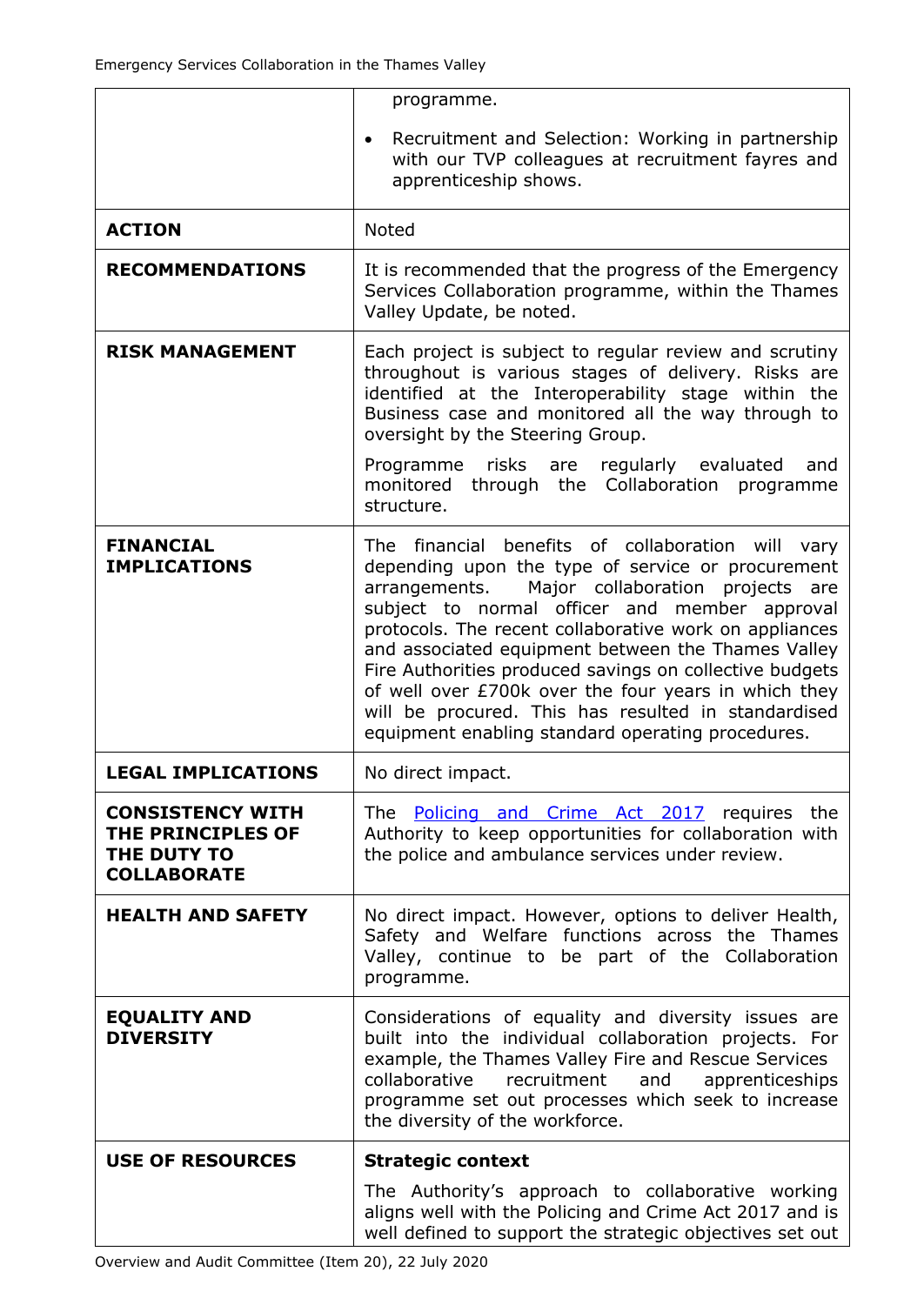|                           | within the 2020 to 2025 Corporate Plan.                                                                                                                                                                                                                                |
|---------------------------|------------------------------------------------------------------------------------------------------------------------------------------------------------------------------------------------------------------------------------------------------------------------|
|                           | <b>Communication with stakeholders</b>                                                                                                                                                                                                                                 |
|                           | Internal - updates are included in SMT BLOGs and<br>internal bi-monthly meetings are held with the Senior<br>Responsible Owner (SRO) and the project managers                                                                                                          |
|                           | External - information is exchanged and shared at the<br>Interoperability Group (SRO's), Executive Board<br>(CEO's, CFO's and Chief Constable) and Steering<br>Group (Elected Members and PCC's Office)                                                                |
|                           | The system of internal control                                                                                                                                                                                                                                         |
|                           | Updates will be provided to the Emergency Services<br>Thames Valley Collaboration Steering Group and Fire<br>Authority as required.                                                                                                                                    |
|                           | The management of the asset base                                                                                                                                                                                                                                       |
|                           | Collaborative opportunities will be actively sought that<br>allow for efficient use of property and equipment<br>assets between Authorities. This may be shared use,<br>procurement, or shared back office<br>shared<br>and<br>systems in respect of asset management. |
| <b>PROVENANCE SECTION</b> | <b>Background</b>                                                                                                                                                                                                                                                      |
| &                         | Report to the Fire Authority, held 12 December 2018,                                                                                                                                                                                                                   |
| <b>BACKGROUND PAPERS</b>  | Item 12, Emergency Services Collaboration in the<br><b>Thames Valley</b>                                                                                                                                                                                               |
|                           | https://bucksfire.gov.uk/documents/2020/03/121218<br>fire authority agenda.pdf/                                                                                                                                                                                        |
| <b>APPENDICES</b>         | Appendix A: Governance Structure                                                                                                                                                                                                                                       |
|                           | Appendix B: Draft Governance Processes                                                                                                                                                                                                                                 |
|                           | Appendix C: Training Alignment Review                                                                                                                                                                                                                                  |
|                           | Appendix D: Letter of thanks                                                                                                                                                                                                                                           |
| <b>TIME REQUIRED</b>      | 15 minutes                                                                                                                                                                                                                                                             |
| <b>REPORT ORIGINATOR</b>  | Calum Bell                                                                                                                                                                                                                                                             |
| <b>AND CONTACT</b>        | cbell@bucksfire.gov.uk                                                                                                                                                                                                                                                 |
|                           | 07766340974                                                                                                                                                                                                                                                            |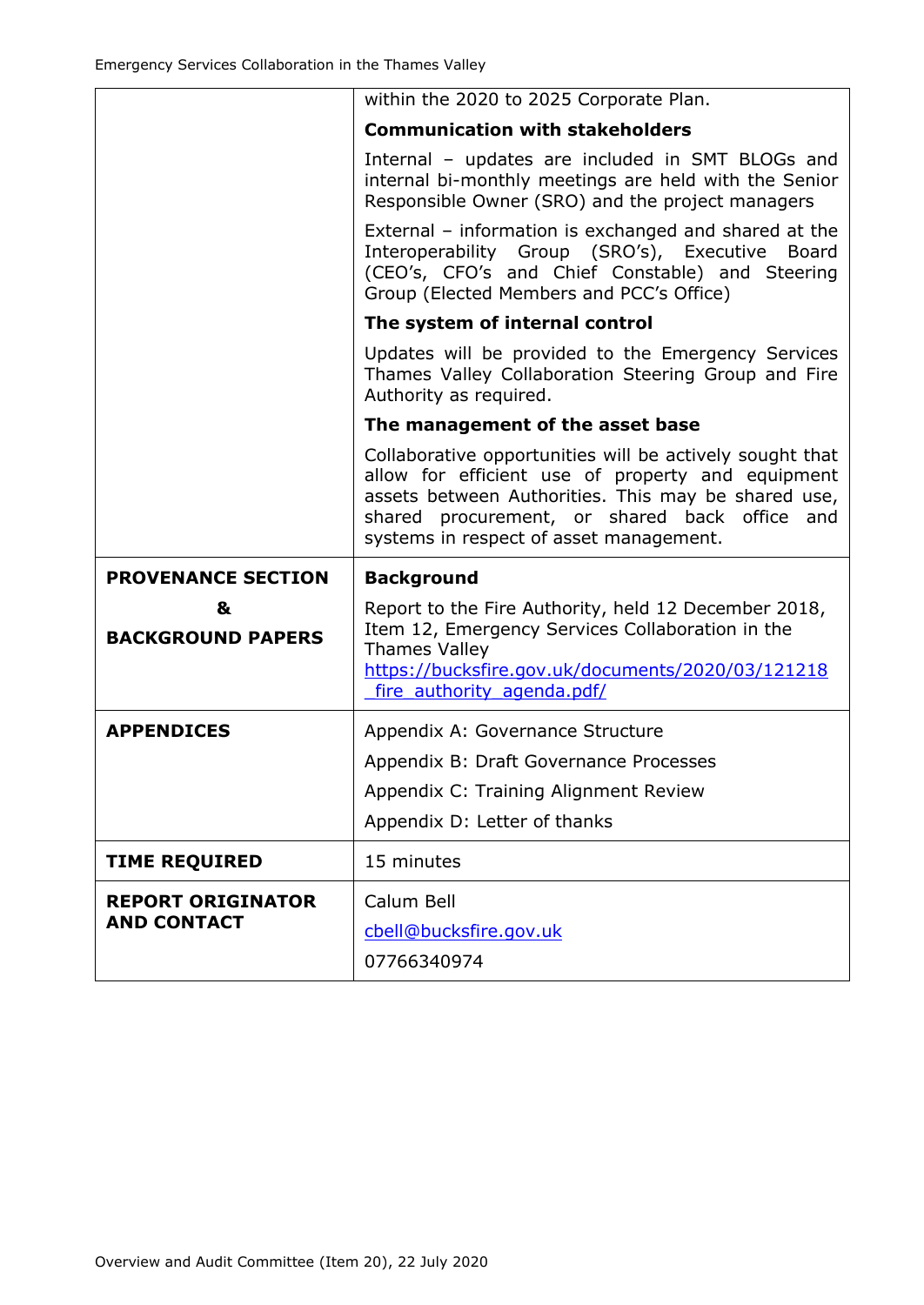### **Thames Valley Collaboration Governance Structure**

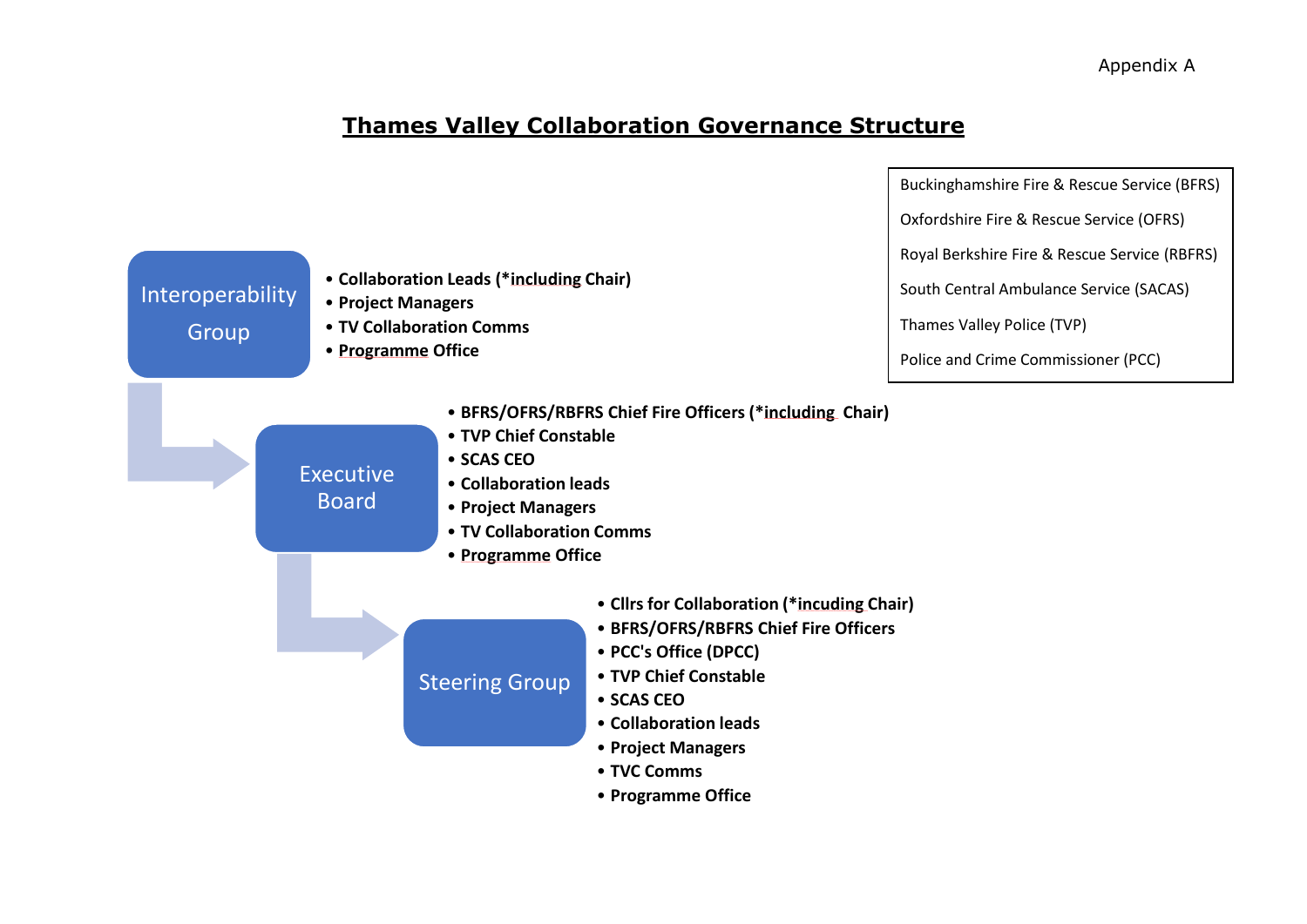

# **Thames Valley Collaboration Governance Process Map (V2.0)**



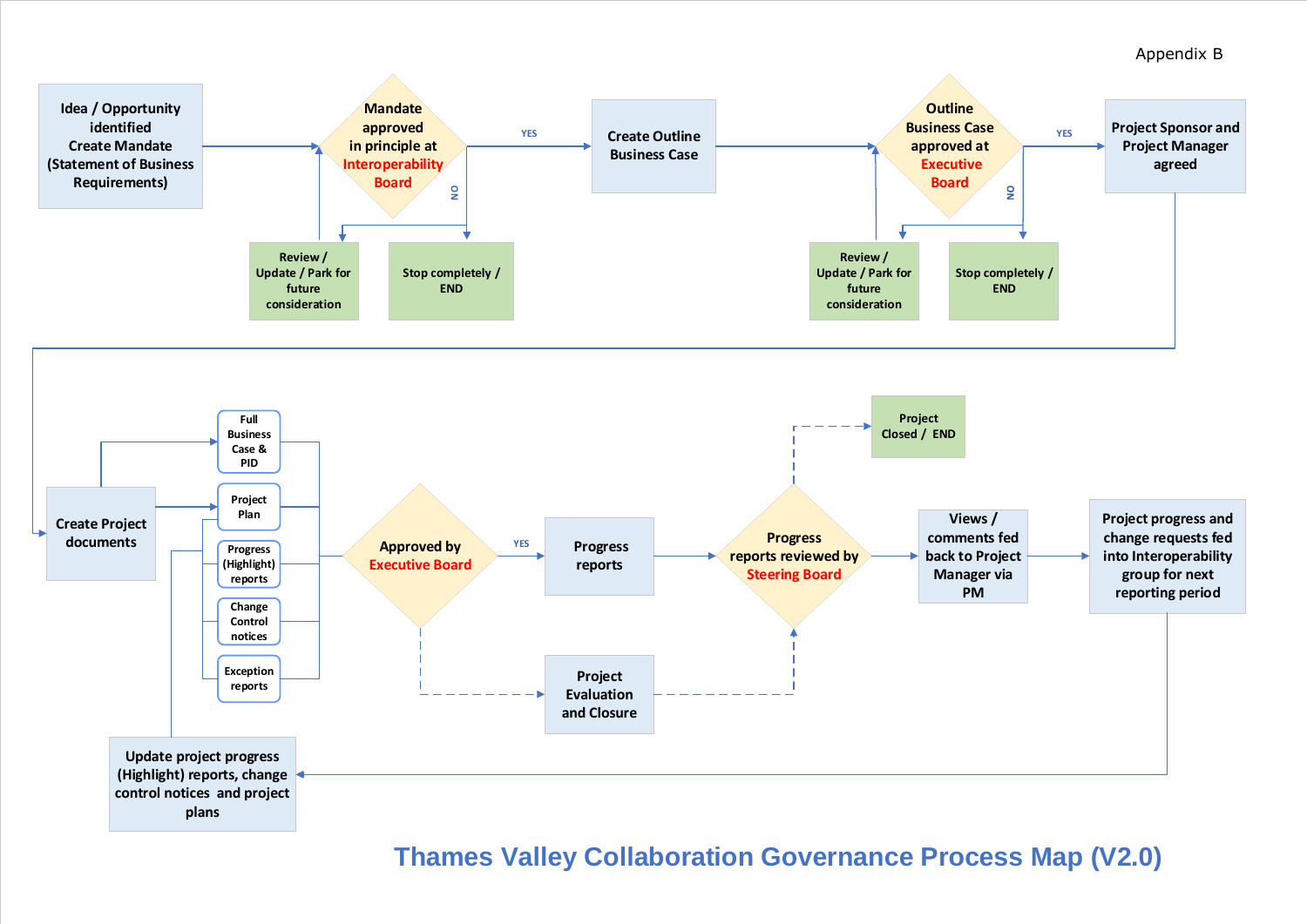## **TV Collaboration ~Training Alignment Review ~ May 2020**

| <b>Skill area</b>                                                                                                                                                                     | <b>Progress</b>                                                                                                                                                                    | <b>Further actions</b>                                                                                                                    |
|---------------------------------------------------------------------------------------------------------------------------------------------------------------------------------------|------------------------------------------------------------------------------------------------------------------------------------------------------------------------------------|-------------------------------------------------------------------------------------------------------------------------------------------|
| <b>Transport</b>                                                                                                                                                                      | All services aligned in terms of<br>equipment and procedures                                                                                                                       | OFRS to share training packages                                                                                                           |
| <b>Water</b>                                                                                                                                                                          | All services aligned in terms of<br>Module 2-5, with the exception<br>of "Tethered Wade" technique                                                                                 | Bucks to reintroduce Tethered wade,<br>RBFRS to discuss introduction into<br>service                                                      |
| <b>Casualty Care</b>                                                                                                                                                                  | All services aligned to IEC (BFRS<br>to 100% provision, RBFRS to<br>75% provision, OFRS to 100%<br>provision)                                                                      | RBFRS to determine how 75%<br>provision is split and feedback to<br>OFRS - OFRS to discuss potential<br>impact                            |
| <b>Incident Command</b>                                                                                                                                                               | All services aligned for $L1 - L3$<br>provision. Services looking for<br>alternate solutions to L4 initial<br>and revalidation assessments.                                        | RBFRS to determine if other services<br>included in new Peter Stanley<br>contract. OFRS to trial FSC L4 initial<br>course and feedback.   |
| <b>Practical Fire craft</b>                                                                                                                                                           | <b>RBFRS send OC candidates to</b><br>OFRS. BFRS run internal course.<br>OFRS and BFRS running new WT<br>apprenticeship course, RBFRS<br>using Red One for standard<br><b>FFDP</b> | RBFRS to confirm whether still<br>require OFRS to train On-call.                                                                          |
| <b>Hazmat</b>                                                                                                                                                                         | HMA and DIM training aligned,<br>however uncertainty relating to<br>alignment of operational<br>resources                                                                          | Working group to be set up between<br>Hazmat instructors to discuss                                                                       |
| <b>Driving</b>                                                                                                                                                                        | OFRS and BFRS aligned.                                                                                                                                                             | RBFRS to determine any barriers for<br>alignment                                                                                          |
| <b>BA</b>                                                                                                                                                                             | PPV not aligned. BA techniques<br>not aligned.                                                                                                                                     | RBFRS to determine introduction of<br>Phase 2 PPV. All services to wait for<br>alignment of BA set to align on<br>specific BA techniques. |
| <b>Working at Height</b>                                                                                                                                                              | Services not aligned.                                                                                                                                                              | Working group to be re-started to<br>discuss aligning RBFRS to OFRS/BFRS<br>for on-call and provision of WT<br>assets.                    |
| <b>Tactical Operational</b><br><b>Guidance/Standard</b><br><b>Operating</b><br><b>Procedure/Additional</b><br><b>Hazard Information</b><br><b>System/Maintenance</b><br>of Competence | Services aligning to OIN's and<br>NOG in own ways                                                                                                                                  | OFRS to provide access to new<br>TOG/SOP/AHIS packages and MoC                                                                            |

| Mostly achieved |
|-----------------|
| Working towards |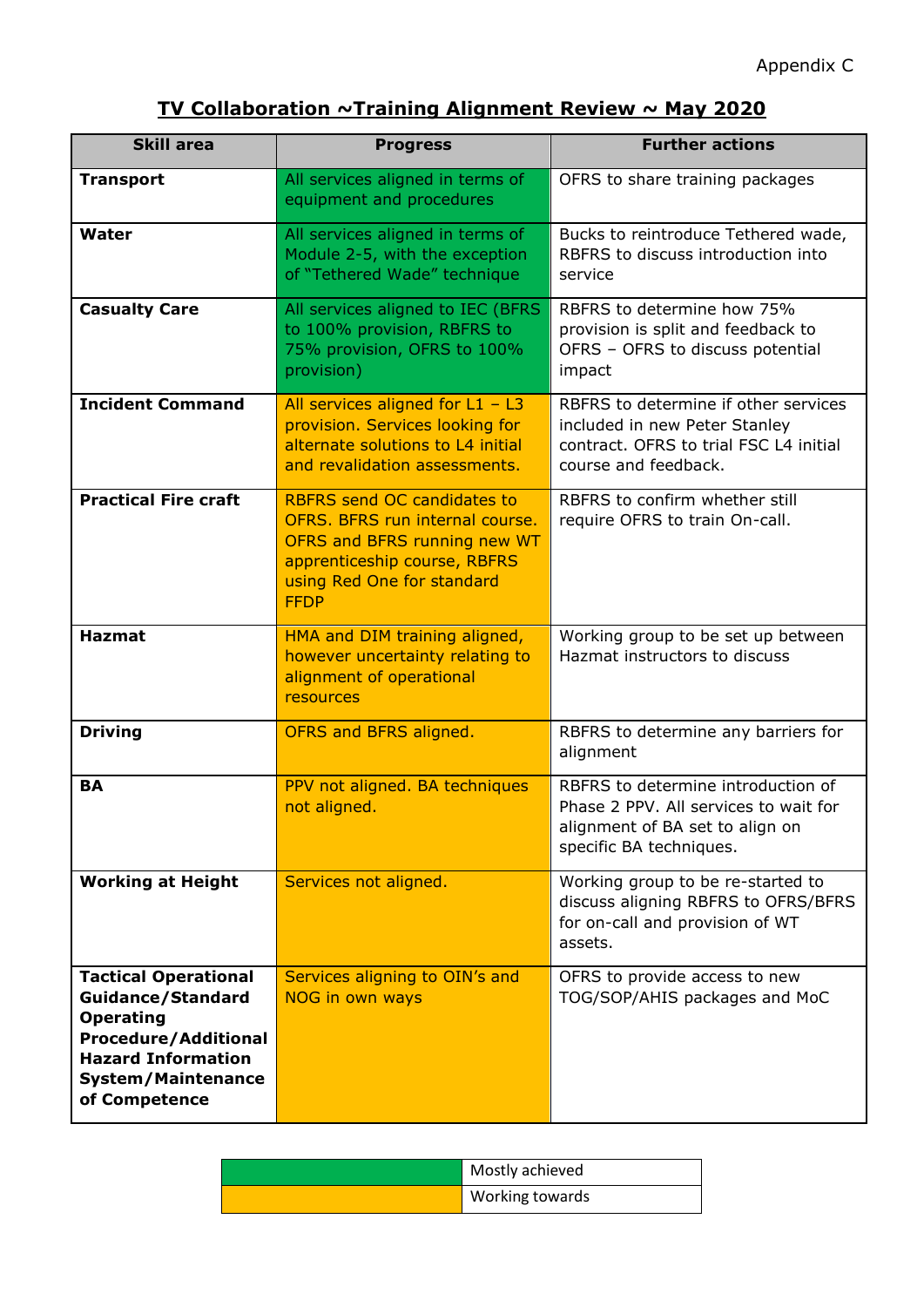#### **Glossary of Terms**

| <b>BFRS</b>  | Buckinghamshire Fire & Rescue Service                    |
|--------------|----------------------------------------------------------|
| <b>OFRS</b>  | Oxfordshire Fire & Rescue Service                        |
| <b>RBFRS</b> | Royal Berkshire Fire & Rescue Service                    |
|              |                                                          |
| <b>AHIS</b>  | Additional Hazard Information System                     |
| BA           | <b>Breathing Apparatus</b>                               |
| <b>DIM</b>   | Detection Identification & Monitoring                    |
| <b>FFDP</b>  | Fire Fighter Development Programme                       |
| <b>FSC</b>   | Fire Service College (Training Provider)                 |
| $L_1 - 4$    | Four levels of Incident Command, Supervisory > Strategic |
| <b>MHA</b>   | <b>Hazardous Materials Advisor</b>                       |
| <b>MoC</b>   | Maintenance of Competence                                |
| <b>NOG</b>   | <b>National Operational Guidance</b>                     |
| <b>OC</b>    | On-Call firefighters (part time)                         |
| <b>OIN</b>   | <b>Operational Information Note</b>                      |
| <b>PPV</b>   | <b>Positive Pressure Ventilation</b>                     |
| Red One      | <b>Training Provider</b>                                 |
| <b>SOP</b>   | <b>Standard Operating Procedure</b>                      |
| <b>TOG</b>   | <b>Tactical Operational Guidance</b>                     |
| <b>WT</b>    | Wholetime (full time)                                    |